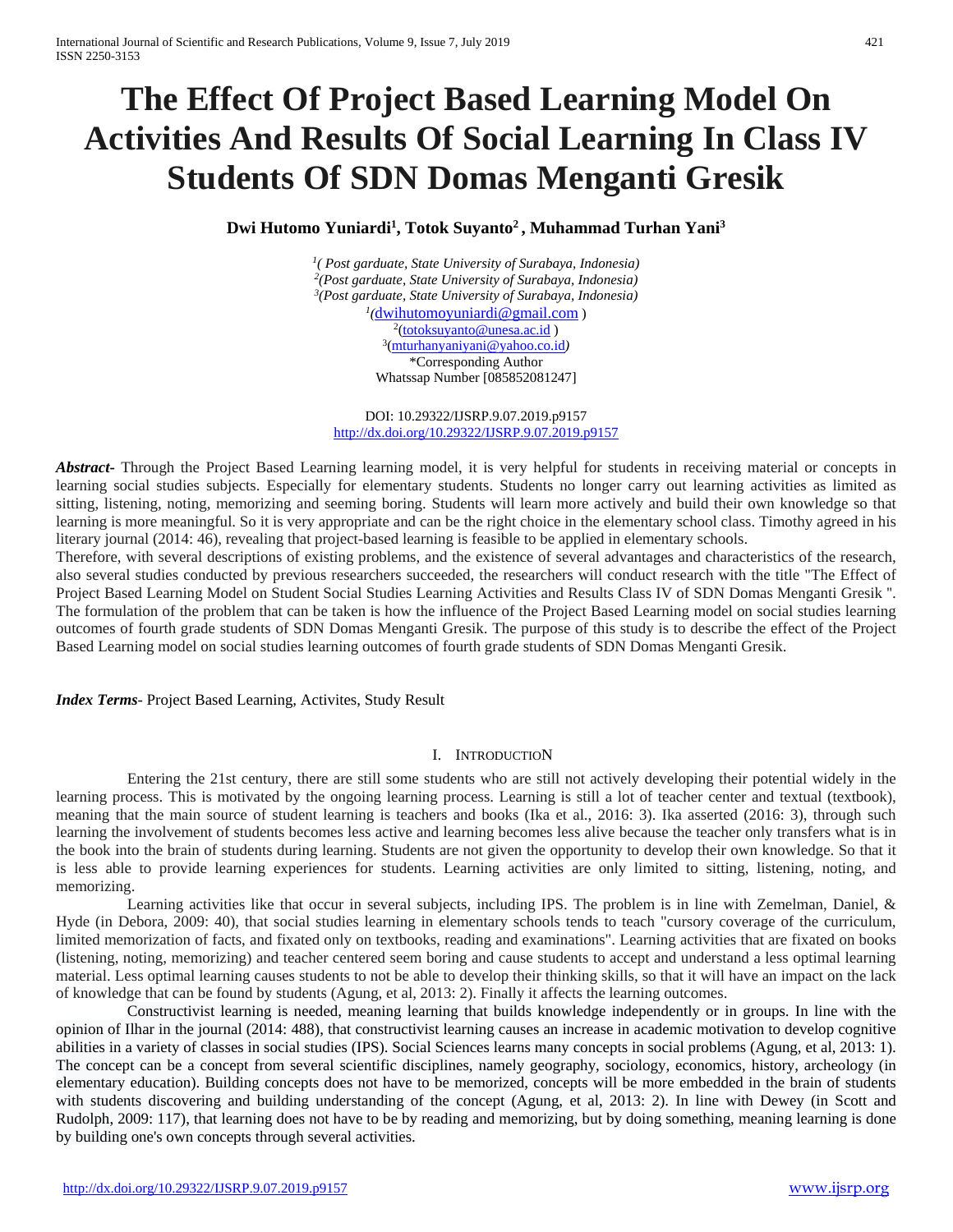Therefore, a learning process is needed that students can find and build students' own understanding of social studies concepts, so that they influence the learning outcomes. Sugiyanto (in Agung, et al., 2013: 2) says that for the understanding and / or learning approach to social phenomena for students it is easier to be presented in an integrated manner, in achieving this important task, the Project Based Learning approach seems to be wrong one of the most effective teaching and learning tools (Diffily in Mehmet, 2005: 549). Project Based Learning is a learning model that emphasizes students in activities to learn contextually by digging information, determining goals where the final learning outcomes of students make products / projects (Sulisworo, 2013: 22). So that through Project Based Learning students no longer learn with a teacher-centered and textual pattern (textbook oriented). Because Project Based Learning puts forward an innovative and student-

centered learning process (Djehan, 2014: 4). In this model, teachers are placed as motivators, mentors, and facilitators (Diffly, 2009: 41).

According to Dewey (in Bellanca, 2012: 17) that students in learning must be 'learning while doing'. It means learning is not just listening, reading, writing or just being a recipient of knowledge, but learning can be done by doing something to make it more meaningful. Strengthened with Moursund (in Mehmet, 2005: 550) explains that Project Based Learning focuses on "doing something" rather than "learning about something". In the situation of the Project Based Learning model, students are asked to build their own knowledge, integrate material so that understanding is more comprehensive, and teach problem solving skills (Suprijono in Agung et al, 2013: 72).

International Research from IIlha IIter of the University of Bayburt, Turkey in 2014 entitled A Study of Efficiency of Project Based Learning on Social Studies: Conceptual Achievement and Academic Motivation states the results that conceptual ability and motivation for student learning can increase with Project Based Learning . In addition, a study from Djehan Nur Mulyani in 2014 entitled Improvement of Learning Outcomes through the Application of Project Based Learning Methods in Class V Students at Al-Syukro Universal Islamic Elementary School in Jakarta, also stated that Social Sciences learning outcomes of Grade V students in Elementary School this can increase after applying the Project Based Learning model.

According to the 2013 Ministry of Education and Culture, there are several advantages of the Project Based Learning model, including: (1) increasing students' ability to solve problems, (2) making students more active, (3) making the learning atmosphere pleasant, (4 ) increasing students' learning motivation to learn, (6) increasing the ability to work together (collaboration), (7) developing and practicing students in communication skills, (8) involving learning students by integrating knowledge / information with the real world.

Through the Project Based Learning learning model, it is very helpful for students in receiving material or concepts in learning social studies subjects. Especially for elementary students. Students no longer carry out learning activities as limited as sitting, listening, noting, memorizing and seeming boring. Students will learn more actively and build their own knowledge so that learning is more meaningful. So it is very appropriate and can be the right choice in the elementary school class. Timothy agreed in his literary journal (2014: 46), revealing that project-based learning is feasible to be applied in elementary schools.

Therefore, with several descriptions of existing problems, and the existence of several advantages and characteristics of the research, also several studies conducted by previous researchers succeeded, the researchers will conduct research with the title "The Effect of Project Based Learning Model on Student Social Studies Learning Activities and Results Class IV of SDN Domas Menganti Gresik ''. The formulation of the problem that can be taken is how the influence of the Project Based Learning model on social studies learning outcomes of fourth grade students of SDN Domas Menganti Gresik. The purpose of this study is to describe the effect of the Project Based Learning model on social studies learning outcomes of fourth grade students of SDN Domas Menganti Gresik.

# II. METHODOLOGY

The type of research carried out is experimental research with the design used is Quasi Experimental or quasi-experimental. The research design used in this study is Non Equivalent Control Group Design, namely the experimental group and the control group cannot be selected randomly or randomly (Sugiyono, 2008: 116).

| Tabel 1: Research Design |            |                             |            |  |
|--------------------------|------------|-----------------------------|------------|--|
| <b>Kelas</b>             |            | <i>Pre test</i>   Perlakuan | Pos test   |  |
| Χ1                       | $\Omega$ 1 | R 1                         | $\Omega$ 3 |  |
|                          |            |                             |            |  |

Information :

X1: Experimental Class

X2: Control Class

R1: Treatment is a project based learning model

R2: The treatment is a conventional model

O1: Pre test experimental class

O2: Pre test control class

O3: Post test experimental class

O4: Control class post test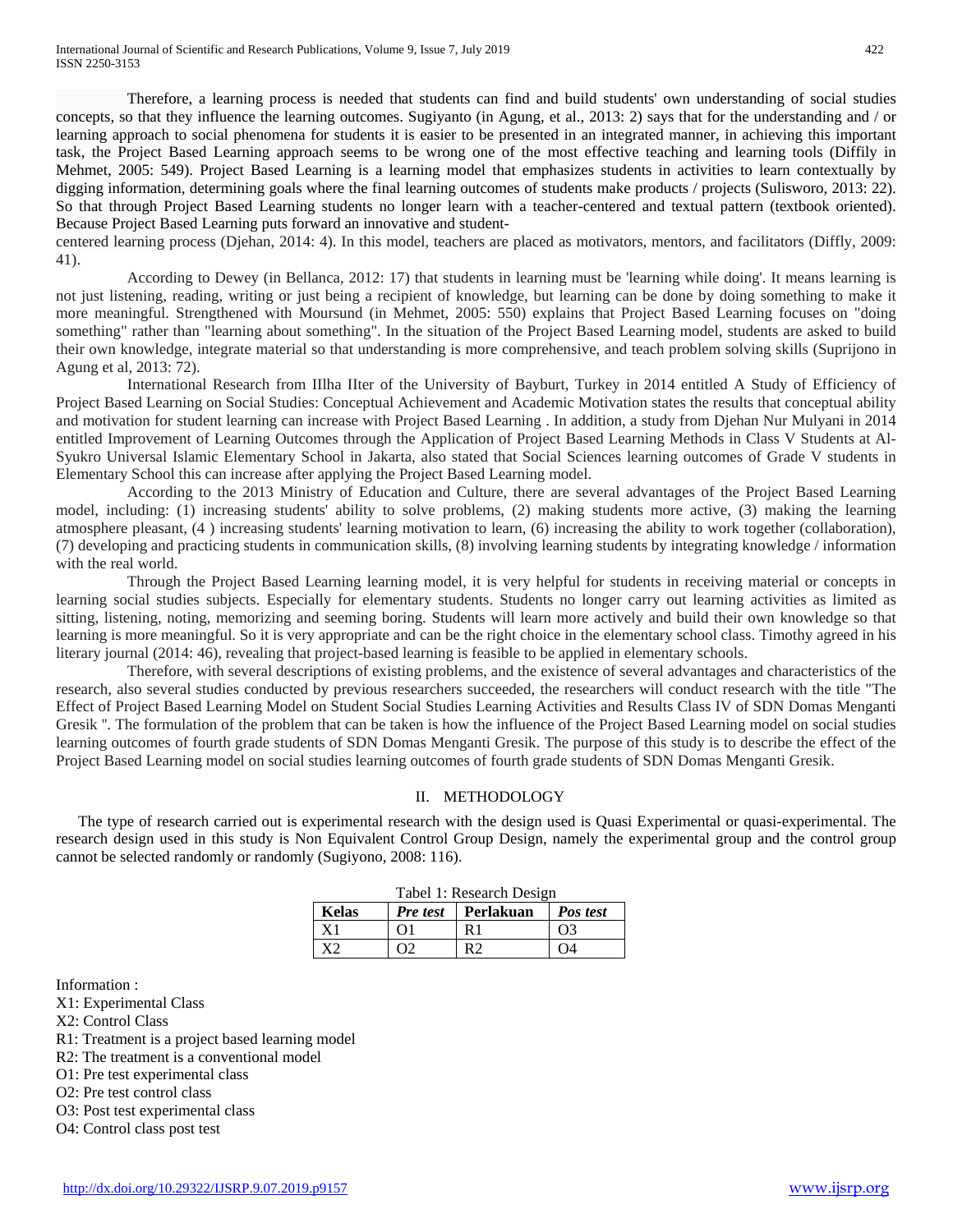This research was conducted in the fourth grade of SDN Domas, East Java, Indonesia with a population of all fourth grade students of SDN Domas in grades IVA, IVB, and IVC which totaled 75 students. The researcher chose the sample random sampling technique, in the sampling the researcher mixed the subjects in the population so that all subjects were considered the same. Data collection techniques using tests. Tests are used to measure concept understanding and problem solving skills in this study. The test is done twice, namely before the material is given (pre test) and after learning (post test).

Data analysis techniques in this study through several stages, namely analysis of items and analysis of test results. Butri analysis of the question through validity test using product moment correlation test analysis, then test reliability with spearman brown. For analysis of test results there are several tests, namely normality test, homogeneity test, and T-test test with the help of SPPS 22 application which has a provision that the significance value must be greater than  $0.05$  (Sig $> 0.05$ ) so that the research data will be normal, and homogeneous. The normality test is used to determine whether the sample in the study is normally distributed both in the pre test and post test population values. Homogeneity test is used to determine the group variation between the experimental class and the control class is a homogeneous sample.

Then for the t-test, the statistical technique used to test the significance of the difference in 2 mean fruits derived from two distributions, in this t-test the significance value must be less than 0.05 so that there is an influence in the study or Ha is accepted. And the last test is to calculate the normalized N-Gain value to find out how much influence the use of the concept of time and the chronology of students.

### III. RESULT AND DISCUSS

The results of the research study "The Effect of the Project Based Learning Model on the activities and learning outcomes of fourth grade students of SDN Domas Menganti Gresik" can be seen from the findings of the researchers as follows:

Before the research was conducted, a validation test was carried out beforehand on the research instruments that would be used. In the first stage, the items in the test instrument were assessed for validity by the expert lecturer, Drs. Supriyono, M.Pd. as a PGSD lecturer at Surabaya State University. Based on the results of the validation from experts, there are 25 of the 30 questions that should be used, and it can be concluded that the test sheet is feasible to be used with a good predicate.

While in the second stage, the items were validated by using SPSS 22. The test questions were 25 questions which were tested on the fourth grade students of SDN Gemurung Gedangan Sidoarjo with 25 students, and it was found that 25 multiple choice questions were declared valid. Based on the criterion price table list of the product moment with a significance level of 0.05 it is known that the table is 0.396.

After conducting the validation test, then do the reliability test. A test item is said to be reliable if the data shows a measurement that remains the same even though it has been tested twice or more. The testing of the reliability of an item by using an even-numbered Spearman Brown formula. Correlation coefficient criteria (rtable) for multiple choice items using a significance level of 5%. If the reliability index value (r11) of the calculation results using SPSS 22 is greater than rtable (r11> rtable), then the item item is declared reliable.

| Table 2. Results of Problem Reliability with SPSS 22 |  |  |  |  |
|------------------------------------------------------|--|--|--|--|
|                                                      |  |  |  |  |

| <b>Reliability Statistic</b>  |  |  |  |
|-------------------------------|--|--|--|
| Cronbach's Alpha   N of Items |  |  |  |
| .960                          |  |  |  |

The above table can be seen that from the multiple choice questions the results of the reliability value of the problem r count are 0.960 while the table is 0 from  $N = 25$  at the significance level of 5%, then rxx> rtable, which is 0.960> 0.396 so the test instrument is said to be reliable.

The next step is analyzing the research data, namely by the normality test. The normality test is done to find out whether the population in the study is normally distributed or not. In this study the Kolmogorov Smirnov formula was used and used SPSS 22.

|  |  | Table 3 Normality Test Results of the Pretest Control Class |
|--|--|-------------------------------------------------------------|
|--|--|-------------------------------------------------------------|

One-Sample Kolmogorov-Smirnov Test

|                                  |                       | Pretest KK |
|----------------------------------|-----------------------|------------|
|                                  |                       | 32         |
| Normal Parameters <sup>a,b</sup> | Mean                  | 50.13      |
|                                  | <b>Std. Deviation</b> | 6.179      |
| Most Extreme Differences         | Absolute              | .204       |
|                                  | <b>Positive</b>       | .135       |
|                                  | <b>Negative</b>       | $-204$     |
| Kolmogorov-Smirnov Z             |                       | 1.155      |
| Asymp. Sig. (2-tailed)           |                       | .139       |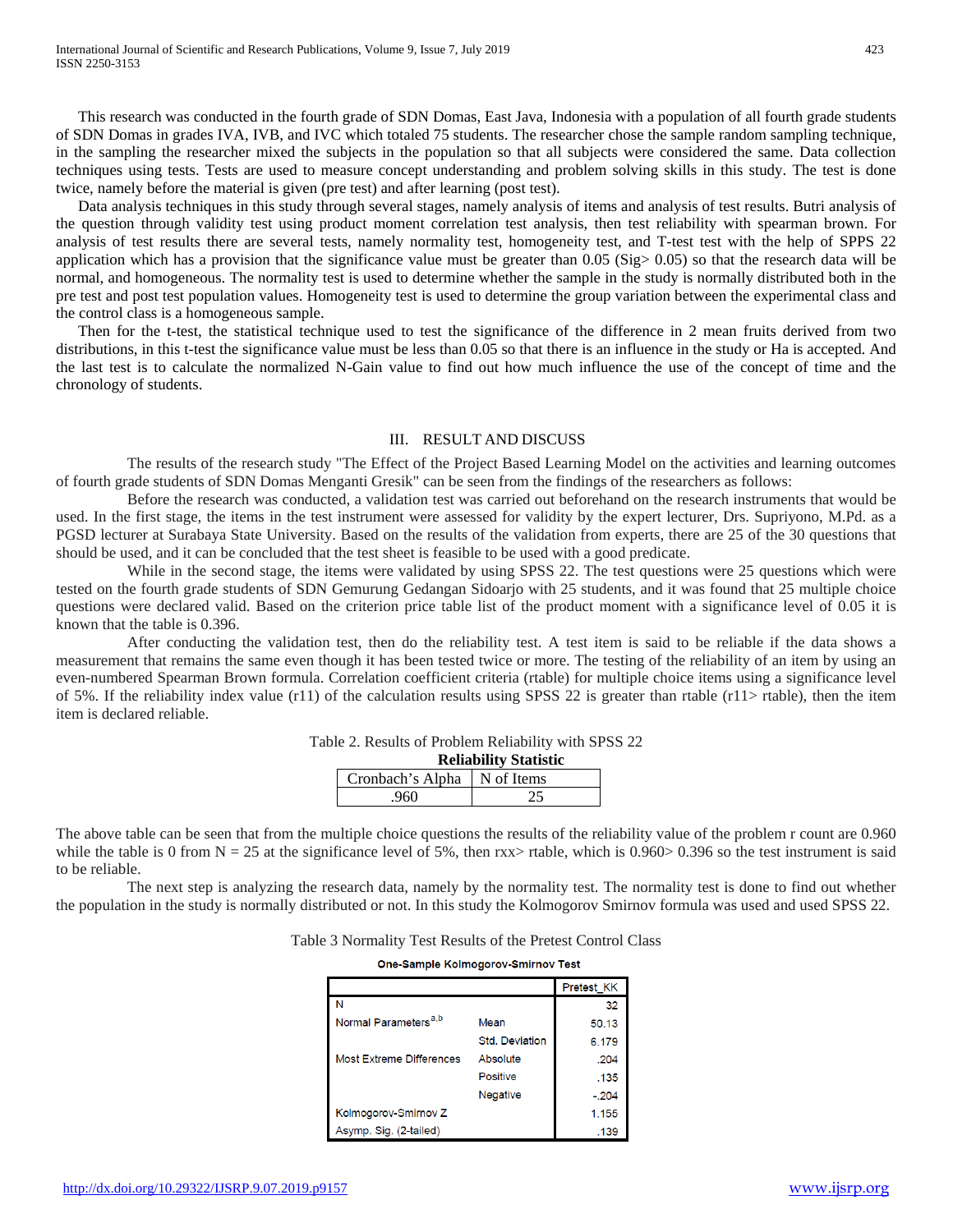|                                  |                       | Pretest KE |
|----------------------------------|-----------------------|------------|
| N                                |                       | 31         |
| Normal Parameters <sup>a,b</sup> | Mean                  | 51.10      |
|                                  | <b>Std. Deviation</b> | 5.338      |
| <b>Most Extreme Differences</b>  | Absolute              | .148       |
|                                  | <b>Positive</b>       | .138       |
|                                  | <b>Negative</b>       | $-.148$    |
| Kolmogorov-Smirnov Z             |                       | .823       |
| Asymp. Sig. (2-tailed)           |                       | .507       |

| One-Sample Kolmogorov-Smirnov Test |  |  |
|------------------------------------|--|--|
|                                    |  |  |

a. Test distribution is Normal.

b. Calculated from data.

Based on table 3, it can be seen that the calculation of normality in the significance column obtained a value of 0.139 in the control class and in table 4, the experimental class obtained a value of 0.507. Both of these significance values are greater than 0.05. This means that samples from both groups came from populations that were normally distributed.

Table 5 Normality Test Results of the Control Class Posttest Data

#### One-Sample Kolmogorov-Smirnov Test

|                                  |                       | Posttes KK |
|----------------------------------|-----------------------|------------|
|                                  |                       | 32         |
| Normal Parameters <sup>a,b</sup> | Mean                  | 70.25      |
|                                  | <b>Std. Deviation</b> | 5.831      |
| Most Extreme Differences         | Absolute              | .150       |
|                                  | Positive              | .150       |
|                                  | <b>Negative</b>       | $-131$     |
| Kolmogorov-Smirnov Z             |                       | .850       |
| Asymp. Sig. (2-tailed)           |                       | .466       |

a. Test distribution is Normal.

b. Calculated from data.

Table 6 Normality Test Results of Experimental Posttest Data

|  | One-Sample Kolmogorov-Smirnov Test |  |
|--|------------------------------------|--|
|  |                                    |  |

|                                  |                       | Posttes KE |
|----------------------------------|-----------------------|------------|
|                                  |                       | 31         |
| Normal Parameters <sup>a,b</sup> | Mean                  | 86.06      |
|                                  | <b>Std. Deviation</b> | 5.921      |
| <b>Most Extreme Differences</b>  | Absolute              | .177       |
|                                  | Positive              | .137       |
|                                  | <b>Negative</b>       | $-177$     |
| Kolmogorov-Smirnov Z             |                       | .983       |
| Asymp. Sig. (2-tailed)           |                       | .289       |

a. Test distribution is Normal.

b. Calculated from data.

Based on table 5, it can be seen that the calculation of normality in the significance column obtained a value of 0.466 in the control class and in table 6 the experimental class obtained a value of 0.289. Both of these significance values are greater than 0.05. This means that samples from both groups came from populations that were normally distributed.

The next step is the homogeneity test. The aim is to determine the group variance in the experimental class and the control class. Data homogeneity testing was carried out with the help of SPSS 22.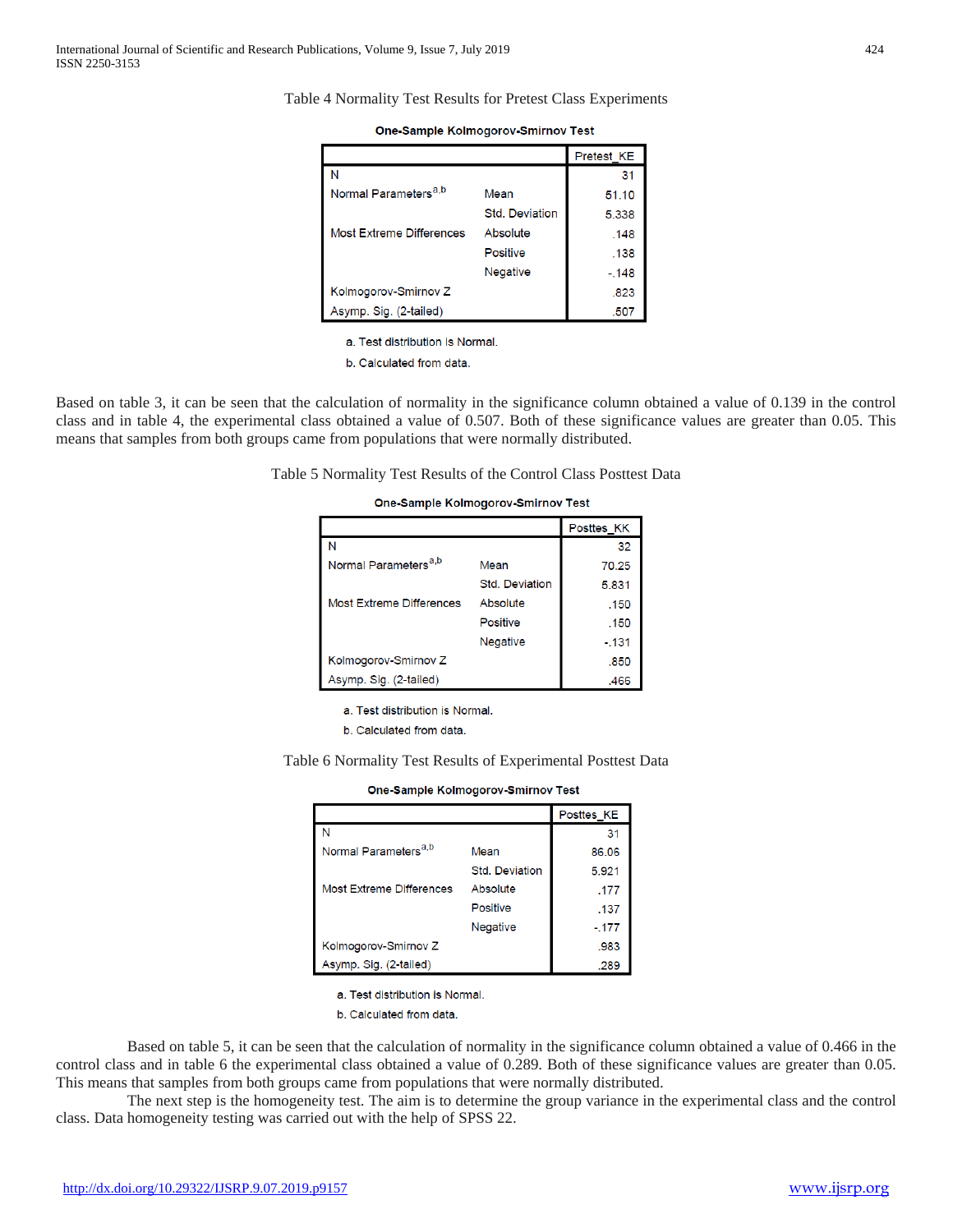Table 7 Pretest Data Homogeneity Test Results

#### **Test of Homogeneity of Variances**

| Pretest              |   |    |  |
|----------------------|---|----|--|
| Levene Statistic df1 |   |    |  |
| 1 177                | 9 | 53 |  |

Based on table 7, a significance value of 0.329 is obtained which means that the significance is greater than 0.05. This means that the variants of the two groups are homogeneous.

Table 8 Posttest Data Homogeneity Test Results

## **Test of Homogeneity of Variances**

| Pretest          |     |      |
|------------------|-----|------|
| Levene Statistic | df1 | Sig. |
| 0,696            | 5   |      |

Based on table 8, it can be seen that the homogeneity calculation in the significance column obtained a value of 0.629 which means that the significance is greater than 0.05. This means that the variants of the two groups are homogeneous.

After the data is said to be normal and homogeneous, the next step is to test hypotheses. Testing this hypothesis is intended to test whether the hypothesis that has been proposed by the researcher is accepted or rejected, in other words Ha is accepted and Ho is rejected. This test uses the Independent Sample T-Test, with the help of SPSS 22. The results of the calculation of t-test analysis can be seen in the following table.

## Table 9 T-Test Test Results

| <b>Group Statistics</b> |
|-------------------------|

|            | Kelas            |    | Mean  | Std. Deviation | Std. Error<br>Mean |
|------------|------------------|----|-------|----------------|--------------------|
| Posttes KK | Kelas kontrol    | 32 | 70.25 | 5.831          | 1.031              |
|            | Kelas eksperimen | 31 | 86.06 | 5.921          | 1.064              |

|           | <b>Independent Samples Test</b> |      |                              |          |        |       |         |        |                 |
|-----------|---------------------------------|------|------------------------------|----------|--------|-------|---------|--------|-----------------|
|           | Levene's                        |      | t-test for Equality of Means |          |        |       |         |        |                 |
|           | Test for                        |      |                              |          |        |       |         |        |                 |
|           | Equality of                     |      |                              |          |        |       |         |        |                 |
|           | <b>Variances</b>                |      |                              |          |        |       |         |        |                 |
|           | F                               | Sig. |                              | df       | Sig.   | Mea   | Std.    |        | 95% Confidence  |
|           |                                 |      |                              |          | $(2 -$ | n     | Error   |        | Interval of the |
|           |                                 |      |                              |          | tailed | Diffe | Differe |        | Difference      |
|           |                                 |      |                              |          |        | rence | nce     | Lower  | Upper           |
| Equal     |                                 |      |                              |          |        |       |         |        |                 |
| variances | 0.69                            | .793 | 10.6                         | 61       | ,000   | 15,81 | 1,481   | 18,775 | $-12,854$       |
| assumed   |                                 |      | 80                           |          |        | 5     |         |        |                 |
| Equal     |                                 |      |                              | 60       |        |       |         |        |                 |
| variances |                                 |      |                              |          | ,000   |       | 1,481   | 18.776 | $-12.853$       |
| not       |                                 |      | 10,6<br>78                   | ,8<br>62 |        | 15,81 |         |        |                 |
| assumed   |                                 |      |                              |          |        |       |         |        |                 |

Based on table 9, it is known that the difference in the average learning outcomes of the control class is 70.25 while the difference in the average learning outcomes of the experimental class is 86.06. This proves that the learning outcomes in the experimental class are greater than the control class.

While the chest table 10 can be seen that the significance test of the F test is obtained 0.069 Thus the significance is greater than 0.05 (0.069> 0.05) then Ha is accepted. So, it can be concluded that the groups of pre test and post test values in the control and experimental classes have the same variant, so the t test uses Equal Variances Assumed.

From table 10, it is found that tcount is -10.680 while t table can be seen in the statistical table at the significance of 0.05: 2  $= 0.025$  with the degree of freedom (df) n-2 that is 63-2 = 61, the results obtained for t table are 1.999. If thitung is negative: there is a significant difference if tcount  $\lt$ t table. Tcount  $\lt$ ttable (-10,680  $\lt$ 1,999) and significance less than 0,05 (0,000  $\lt$ 0,05) then Ho is rejected Ha accepted. So it can be concluded, that there is an effect of student learning outcomes using the Project Based Learning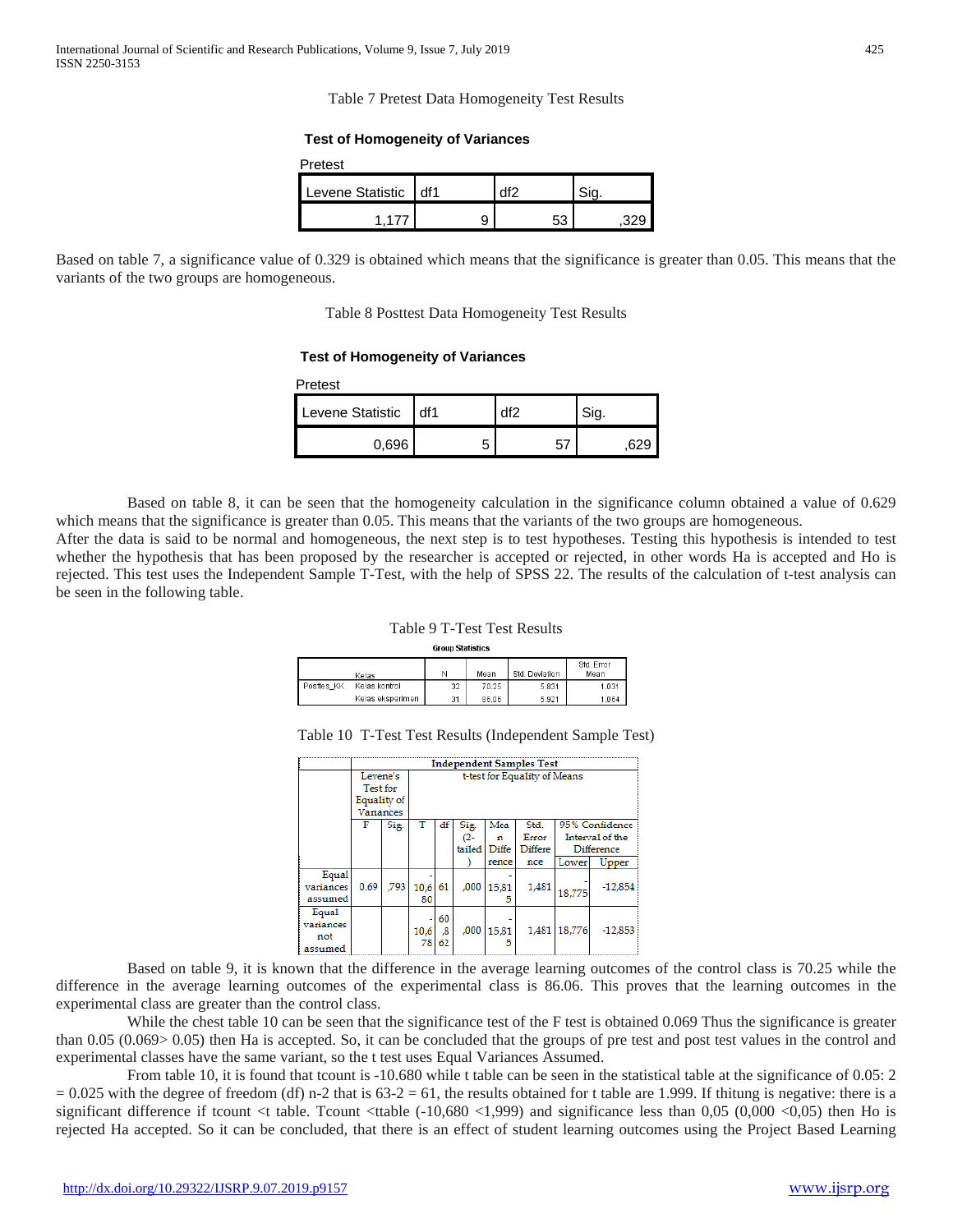model in class IV of Punggul 1 Elementary School 1 Gedangan Sidoarjo. Besides the difference in the average learning outcomes (mean) of the experimental class that applies the Project Based Learning learning model in the learning process is better than the learning outcomes of the control class which is a conventional learning model or direct learning model.

Furthermore, the centralized N-Gain test is used to determine the effect caused by the use of the Project Based Learning model. The following table shows the calculation of the average N-Gain.

| <b>Class</b> | N-Gain | Category |
|--------------|--------|----------|
| Control      | (1.4)  | Middle   |
| Experiment   |        | High     |

Table 11 N-Gain Test Results Normalized

From table 11 it is known that the average N-Gain score in the control class group is 0.4 with a moderate category, and the experimental class group score is 0.7 with a high category. So that it can be concluded that there is a significant increase in the presence of learning using the Project Based Learning model compared to the control class that uses conventional learning models. The average results obtained by students, can be seen in the diagram below.



Diagram 1 Average Results of Pretest and Posttest Values

Based on diagram 1 shows that the average value of the pretest and posttest of both groups experienced an increase both from the control class and the experimental class. In the control class, the average score obtained by students is low compared to the experimental class. The pretest value of the control class students is categorized as low, because students when working on the pretest problem still do not know the learning material that will be delivered. Because the purpose of the pretest is to know the students' initial abilities before being given treatment. After students are given treatment, in this case using a conventional learning model, the control class students experience an increase in the average value of learning outcomes, but the increase is not significant, there are still many students who get scores below the KKM, which is below 75 and low, so students in the control class received the average posttest score with the moderate category.

As for the experimental class, students initially get the same pretest value as the pretest of the control class, which is in the low category. However, after being given treatment, the experimental class experienced a significant increase with a very good posttest average. When compared with the results of the low category control posttest, this proves that giving treatment using the Project Based Learning learning model can significantly improve the learning outcomes of class IV-B students in Domas Menganti Gresik Elementary School.

During the research phase, this research was conducted in the control class and experimental class. Before conducting research, researchers approach students with the aim that students get used to the existence of researchers so students do not feel afraid and awkward when dealing with researchers. The researcher approached the method by helping to fill the learning when the teacher was unable to attend, when the hours were empty, rest could interact with students in the control class and the experimental class.

On 25-28 a study was conducted at Domas Menganti Gresik Elementary School in Sidoarjo. On July 25, the pretest was conducted in the experimental class and in the control class to determine the students' initial ability before being given treatment, followed by learning or giving treatment to the IVA class as the control class and IVB class as the experimental class until the 27th. And after being given treatment to the two classes, on July 27 the posttest in the control class was held and on the 28th in the experimental class to determine the ability of student learning outcomes.

In this study, the initial learning conditions of students were not able to understand the Cooperative material, because students still did not get the lesson about the Cooperative material. This can be proven through the results of the pretest of both groups, both experimental and control classes. The average results of the pretest of the two groups still reached low scores. In this case the students' understanding of the Cooperative material is less than optimal.

The learning process in this study was conducted during 4 meetings. Conducted in class IVA as the control class and class IVB as the experimental class. The learning material used is about Cooperative material in Improving Community Welfare. With the existence of this learning material students are expected to be able to know the meaning of cooperatives and apply them in community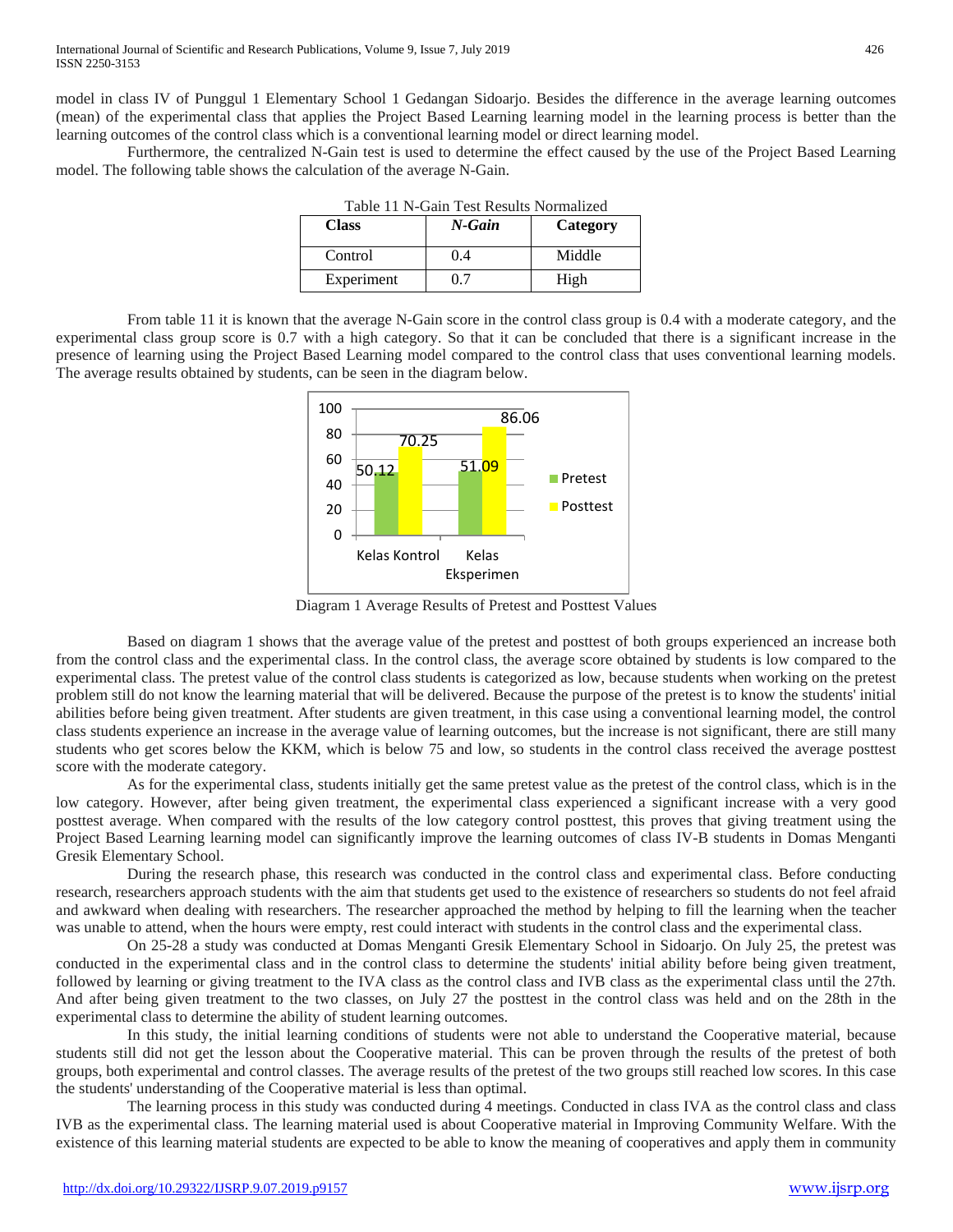life later. This research was conducted during 4 meetings or learning in both the experimental and control classes so that there were no factors that disrupted the research process in the two groups so that they could produce a maximum result.

In control class learning, on the first day students do a pretest to find out the students' initial knowledge, followed by learning about Cooperative material in Community Welfare, it takes place every day until the third day, where on the fourth day students get a posttest. In the learning conditions, students are treated by using direct learning models, teachers here as centers or teacher centered and textual (textbook), meaning that the main source of student learning is teachers and books (Ika et al., 2016: 3). The teacher only gives a glimpse of the material from the existing curriculum. In learning this control class, students only read the text of the reading book, listen to what the teacher explains, record what the teacher writes on the board, and memorize the material. In short, learning activities are only limited to sitting, listening, noting, and memorizing. So that student involvement becomes less active (passive).

Whereas in the experimental class, this was also done on the same day, where on the first day students did a pretest to find out students' initial knowledge, followed by learning about Cooperative material in Improving Community Welfare, it took place every day until the third day, where at fourth day students get a posttest.

In the learning process using the Project Based Learning model students feel happy with the learning, because students do a learning activity that is starting by visiting a school cooperative, practicing a meaning and provision of Cooperative material in Improving Community Welfare, namely students practice how to become members of cooperatives, how being a member of a cooperative and a way to buy goods in the cooperative, cooperatives sell anything, and up to member meetings in cooperatives. Where at the end of learning is applied with a learning product where the product can be a medium for students in receiving learning materials, namely in the form of mading and scrapbook. The learning is in accordance with the opinion of Agung, et al. (2013: 2), that constructing concepts does not have to memorize, concepts will be more embedded in the brain of students with students discovering and building understanding of the concept.

In this learning students become active, the teacher is only a facilitator, mentor, and motivator. In accordance with the concept of Diffly (2009: 41), which explains that in the Project Based Learning student model will be the center of learning (student centered), the teacher only becomes a motivator, mentor, and facilitator, meaning students are given the opportunity to work autonomously to construct learning. Students learn by finding their own knowledge of understanding the concepts of social studies material that is being studied. In other words, students build their own knowledge (constructivists).

This strongly shows that after this research has been carried out it has been proven that a theory related to the results of research is in harmony with research. Among them, according to Dewey (in Bellanca, 2012: 17) that students in learning must be 'learning while doing'. It means learning is not just listening, reading, writing or just being a recipient of knowledge, but learning can be done by doing something to make it more meaningful. Strengthened with Moursund (in Mehmet, 2005: 550) explains that Project Based Learning focuses on "doing something" rather than "learning about something". So this model prioritizes students constructivist learning or building their own knowledge. In accordance with Ilhar's opinion in the journal (2014: 488), one of the popular approaches to constructivist methods is Project Based Learning.

These theories are in line with the results of research (real world practice) shown from the implementation observation sheet of this study, namely from IVB class teachers as an experimental class, Ms. Yustu Nawangtari, S.Pd and colleagues and observers from the PGSD department, Dita Fathicotul Imron, he found that this learning model makes students more active, interested and enthusiastic about learning, builds their own knowledge, students learn material while doing so that students are not bored with the learning material learned, because learning is more meaningful and fun for students.

This research focused on student learning outcomes in Cooperative material in Improving Community Welfare. Learning outcomes obtained from the results of posttest students after receiving learning or receiving treatment. Other contributions contained in this study aside from focusing on student learning outcomes, namely regarding mastery of cooperative material in improving community welfare. In this study presents a new learning model, which is akfif, creative, innovative, learning model that developed in the 21st century, namely the Project Based Learning model. So this learning model is highly recommended for use today, the 21st century. This is in accordance with the opinion of Bender (2015: 2), explaining that Project Based Learning seems to be very appropriate to be the main model of 21st century teaching because the instructional approach is based and educators are advised to follow this innovative approach to teaching. Reaffirmed by Blumenfeld, et al. (In Jill and Gina, 2013: 3), that Project Based Learning enables students to take an active role in developing 21st century skills, which encourage high curiosity for knowledge. So it can be concluded that the Project Based Learning model is a very effective learning model when applied in learning in the 21st century.

# IV. CONCLUSION

Based on the results of the research and discussion in chapter IV, it can be concluded that the Project Based Learning learning model influences the learning outcomes of fourth grade students of Domas Elementary School Menganti Gresik. This is evidenced by the results of the calculation of hypothesis testing using the Independent Sample T-Test formula. The results of the effect test were obtained after the treatment in the experimental class. From the calculation of the hypothesis test results obtained tcount <t table, with a significance greater than the specified significance, then Ho is rejected and Ha is accepted. This means that there is a significant effect on the posttest value of class IV B students of Domas. So that it can be concluded that the Project Based Learning model influences the activities and learning outcomes of fourth grade students of SDN Domas Menganti Gresik, which means Ha is accepted and Ho is rejected.